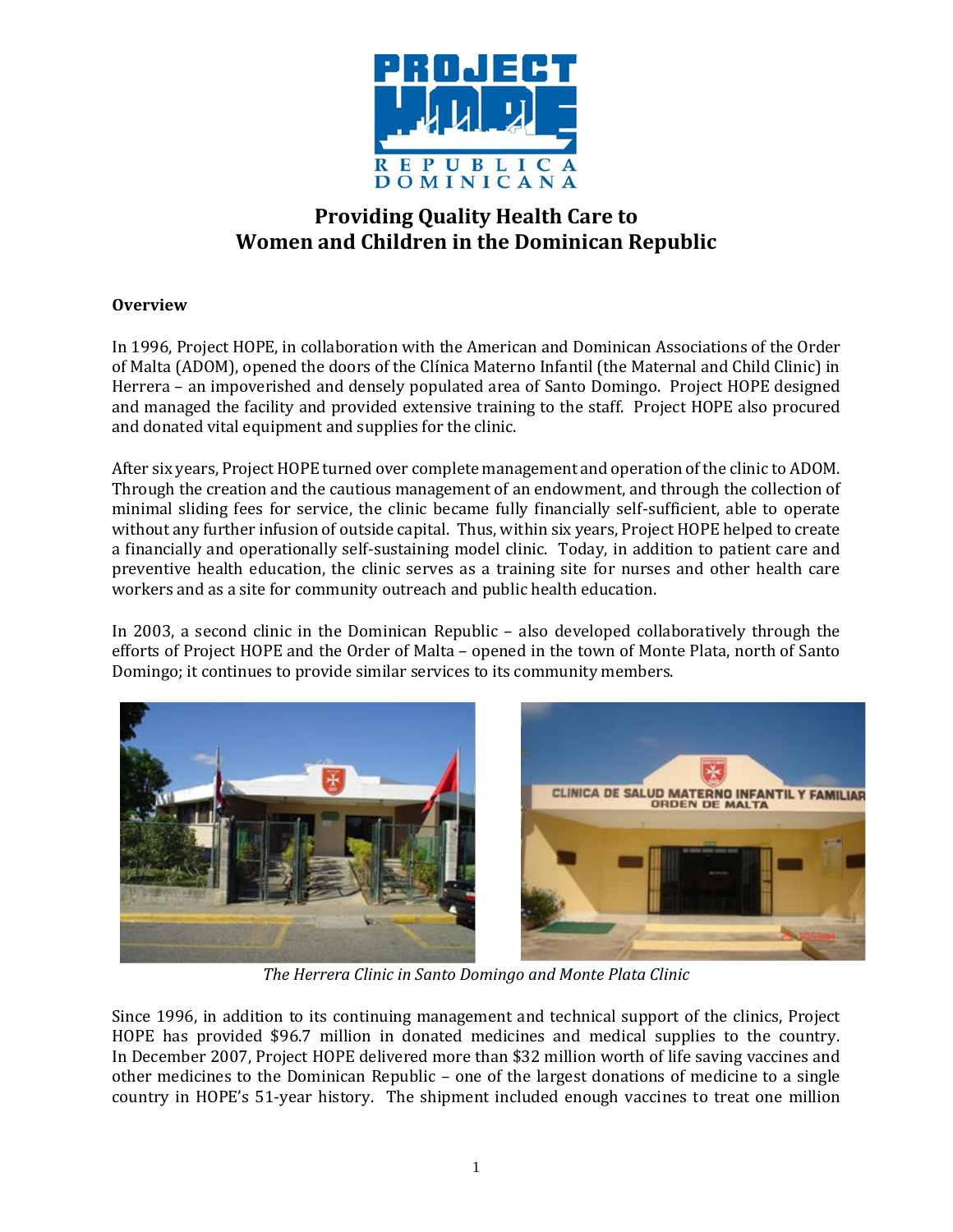people. On an annual basis Project HOPE is able to provide about \$5 million of medical supplies to the clinics and the Dominican Republic.

## **Health Needs in the Dominican Republic**

Overcrowding, severe health problems and inadequate or nonexistent sanitary facilities are a way of life in many of the communities throughout the Dominican Republic. Dominican mothers and their children face difficult odds: a child in the DR is six times more likely to die before the age of two than a child in the United States; a mother there faces a 30 times greater risk of dying during childbirth than a mother giving birth in the United States. As is true in most developing countries, preventive health care is rare, with parents seeking treatment for presenting illness rather than engaging in preventive behaviors such as immunizations, growth monitoring, nutritional supplementation, and practicing healthy behaviors.

### **Herrera and Monte Plata Clinics**

Since it opened in 1996, the Herrera Clinic has provided more than 900,000 client services. Over 30,000 residents have benefited from health education sessions, and 15,000 home visits have been conducted. Laboratory facilities (including prenatal ultrasound) on-site allow for basic testing; a cost-recovery pharmacy makes medications readily available to clinic patients.

At Herrera, a community health team not only provides in-clinic health education counseling, but also takes their job into the streets. Each week, the team compiles a list of women who have missed their appointments and certain "high risk" patients identified by the doctors. Each day, the health education team walks the streets of Herrera and nearby neighborhoods, visiting these women to find out why they missed appointments and to assess whether they need immediate medical care or health counseling.

These visits serve many purposes. The team is able to build relationships with people in the



community, spread the word that the clinic is there to provide healthcare to those in this community, and take their health education messages directly to the patients. In addition to direct service and community education, the Herrera Clinic has served as a training facility for Ministry of Health staff.

The Herrera Clinic model was recently recognized in a public ceremony by the Dominican Ministry of Health and the Pan American Health Organization (PAHO) as a highly efficient and replicable model for preventive health care throughout the region. The Clinic was cited for its "innovative, sustainable model of primary health attention" and for the quality of services offered.

The maternal and child health clinic in Monte Plata was built upon the Herrera model of efficiency and sustainability. Monte Plata is a remote, mountainous area, where preventive health and health information is scarce: only 35% of the children of Monte Plata

receive regular growth monitoring, and pregnant women average just 2 or 3 prenatal visits. Vaccination rates for children under five in Monte Plata are dangerously low, with only one-third of children receiving the complete series of DPT vaccinations; only 29% receiving the Polio3 injection, and just half of the children immunized against measles. After years of success, the PAHO and the State Secretariat for Public Health and Social Work have recognized the clinic staff for their efforts in